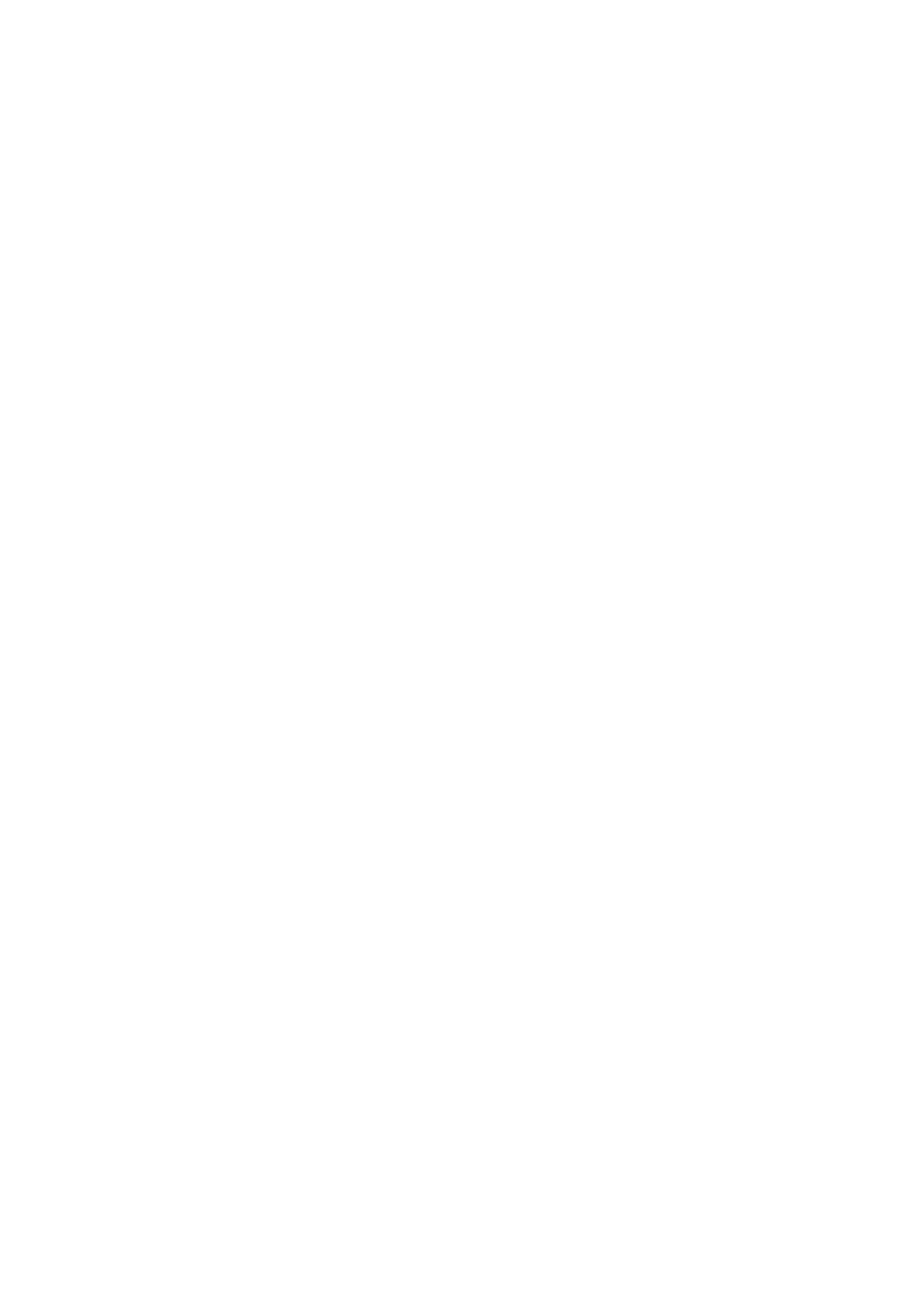

### **DRAFT POLICING OF ROADS (AMENDMENT No. 9) (JERSEY) REGULATIONS 201-**

### **REPORT**

The Connétable of St. Helier has requested that a description of an "Authorized Person" be added to the Articles in the Policing of Roads (Jersey) Regulations 1959 to enable the Parish to improve its policing of roads, in particular for the control of dog fouling.

Under Article 2(d) of the Policing of Roads (Jersey) Regulations, permitting any animal to foul a footpath is already a prohibited act. However, in order to improve the powers of the parish to control this offence, the Connétable has requested that a similar Article to Article 8 of the Policing of Parks (Jersey) Regulations 2005 be added to the Policing of Roads (Jersey) Regulations to enable personnel within the Parish's Community Support Team ("Authorized Persons") to have some power to deal with the problem of dog fouling on roads within the Parish.

### **Financial and manpower implications**

There are no additional financial and manpower implications arising from the proposed draft Regulations.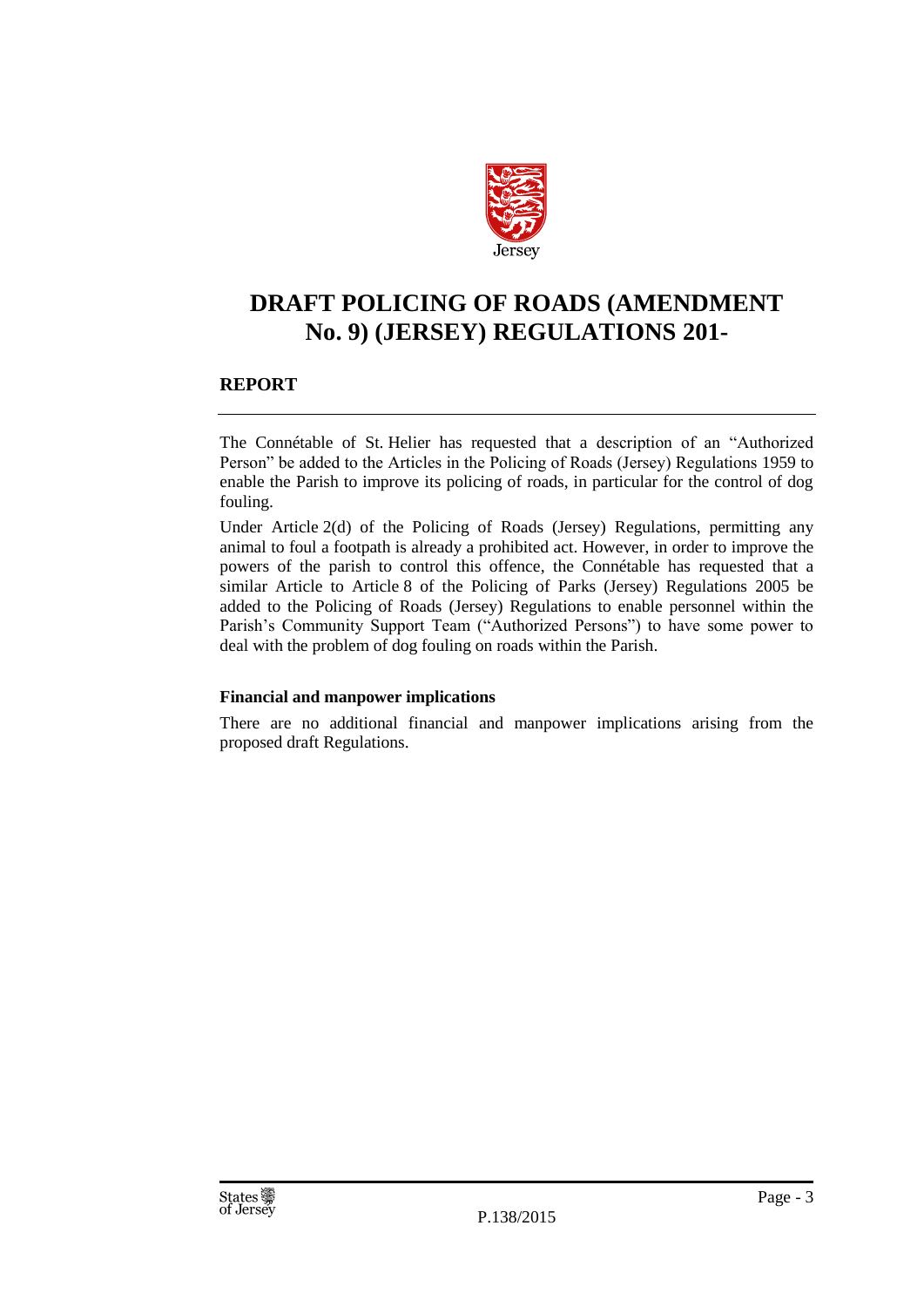### **Explanatory Note**

These Regulations amend the Policing of Roads (Jersey) Regulations 1959 ("principal Regulations").

*Regulation 1* inserts a definition of "authorized person" in the principal Regulations to mean, in relation to a road, a person appointed by a Connétable of the parish in which a road is situated or a police officer.

*Regulation 2* inserts a new Regulation in the principal Regulations requiring a Connétable to issue each authorized person it appoints for the purpose of these Regulations with an identity card. If an authorized person believes that a person has contravened any provision of the principal Regulations (or any condition subject to which a permission under the Regulations has been granted), the authorized person may require the person to give his or her name and address and the person must give his or her true name and address to the authorized person. In the case of an authorized person appointed by a Connétable, the authorized person must, before requiring a person's name and address, show the person his or her identity card. Under Regulation 4 of the principal Regulations, contravention of any provision of the principal Regulations is an offence subject to a maximum fine of level 2 on the standard scale, that is, £500.

*Regulation 3* sets out the title of these Regulations and provides that they will come into force 7 days after they are made.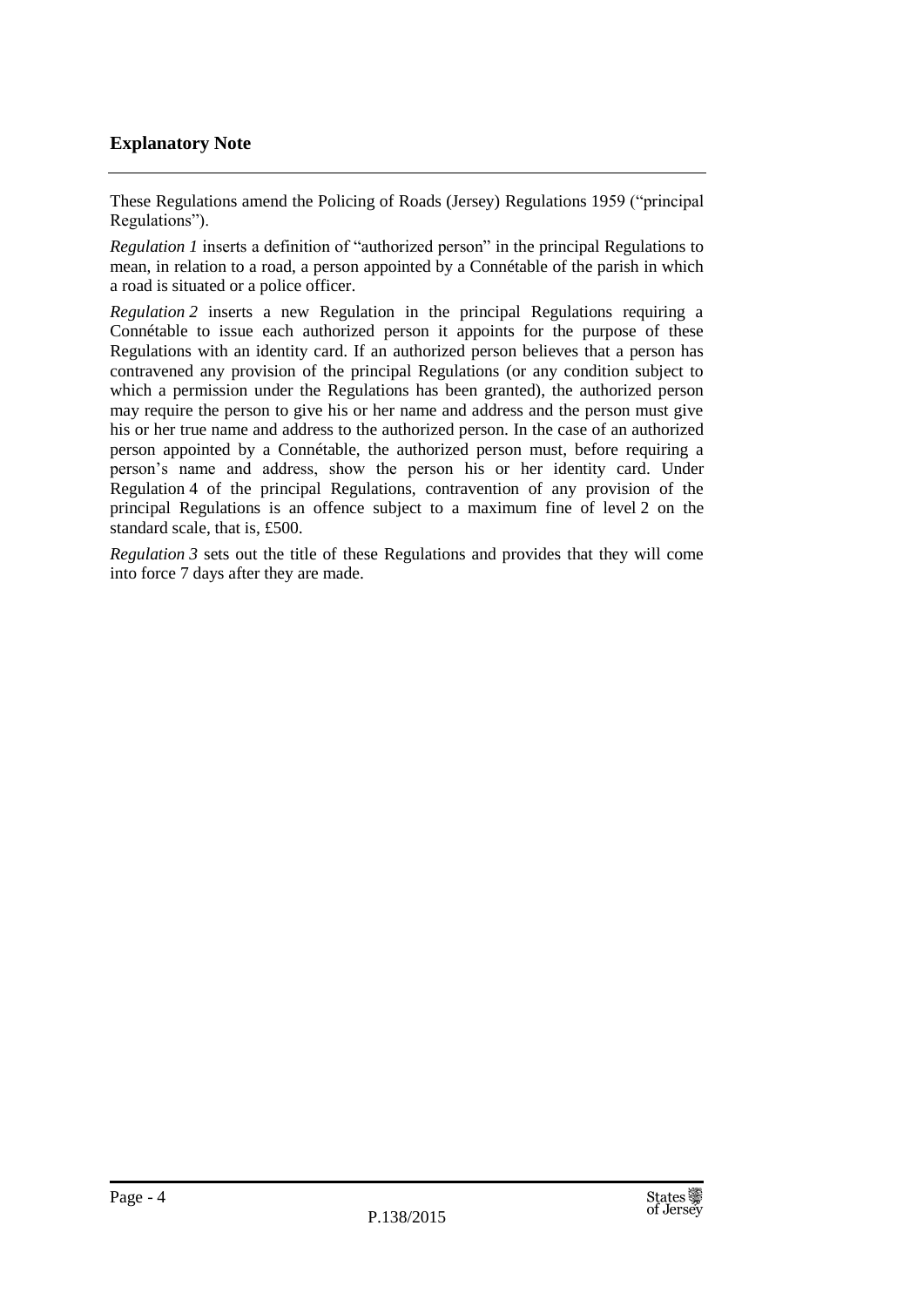

### **DRAFT POLICING OF ROADS (AMENDMENT No. 9) (JERSEY) REGULATIONS 201-**

*Made [date to be inserted] Coming into force [date to be inserted]*

**THE STATES**, in pursuance of the Order in Council of 26th December 1851<sup>1</sup>, Article 92 of the Road Traffic (Jersey) Law 1956<sup>2</sup> and the Policing of Roads, Parks and Sea Beaches (Application of Fines) (Jersey) Law 1957<sup>3</sup>, have made the following Regulations –

### **1 Regulations 1 amended**

In Regulation 1 of the Policing of Roads (Jersey) Regulations 1959<sup>4</sup> after the definition "article or thing" there shall be inserted the following definition –

" 'authorized person' means, in relation to a road –

- (a) a person appointed by the Connnétable of the parish in which the road is situated to be an authorized person for the purposes of these Regulations; and
- (b) a police officer;".

### **2 Regulation 3A inserted**

After Regulation 3 of the Policing of Roads (Jersey) Regulations 1959 there shall be inserted the following Regulation –

### **"3A Authorized persons**

- (1) A Connétable must issue each authorized person it appoints with an identity card that –
	- (a) contains the name of the authorized person; and
	- (b) states that the person is an authorized person for the purposes of these Regulations.
- (2) If an authorized person reasonably believes that a person has contravened any of the provisions of these Regulations or contravened or failed to comply with any condition subject to which any permission under these Regulations is granted, the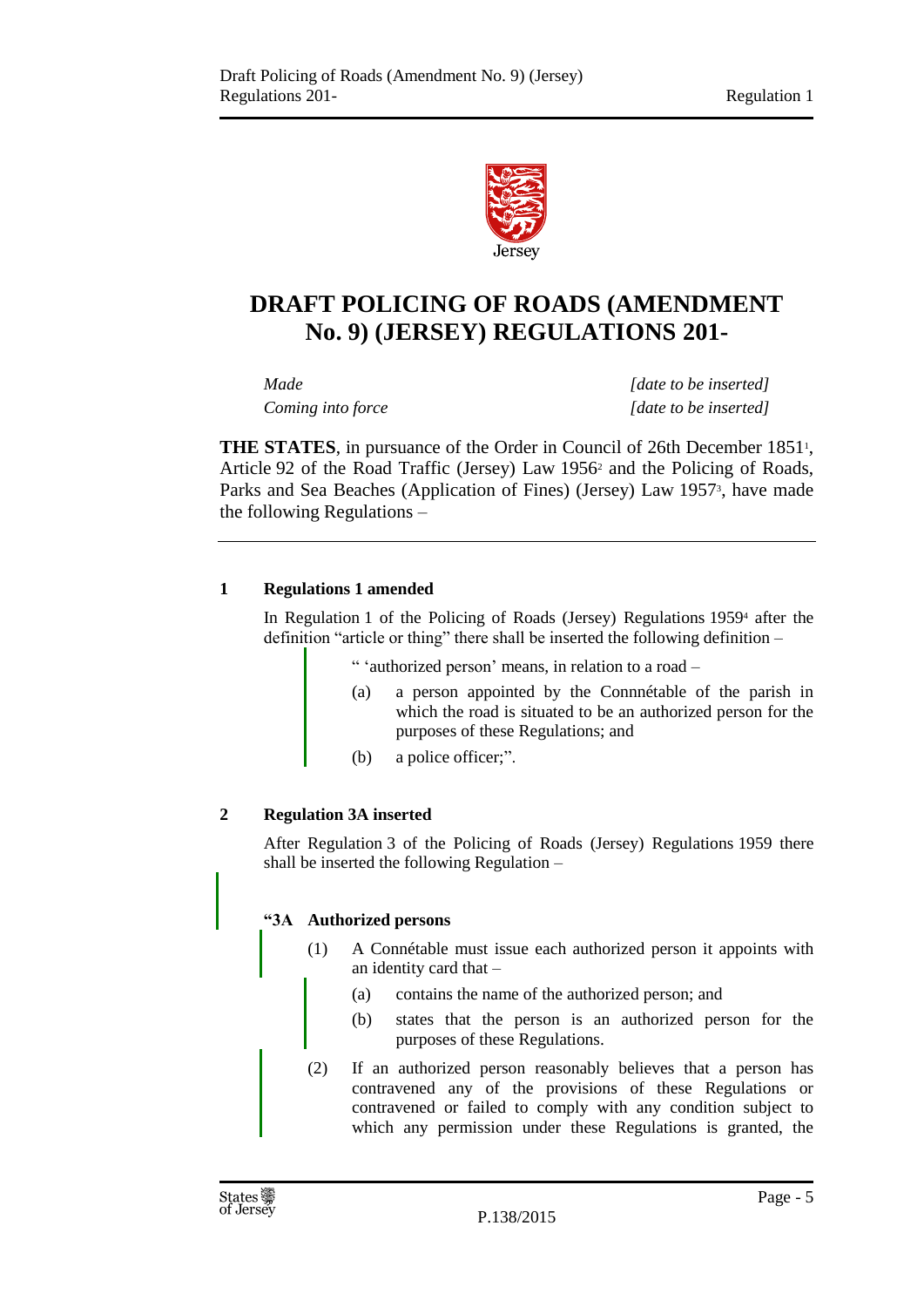authorized person may require the person to give the person's name and address.

- (3) In the case of an authorized person appointed by a Connétable, before requiring a person's name and address under paragraph (2), the authorized person shall show his or her identity card to the person.
- (4) A person who is required to give his or her name and address under paragraph (2) must give the authorized person his or her true name and address.".

### **3 Citation and commencement**

These Regulations may be cited as the Policing of Roads (Amendment No. 9) (Jersey) Regulations 201- and shall come into force 7 days after they are made.